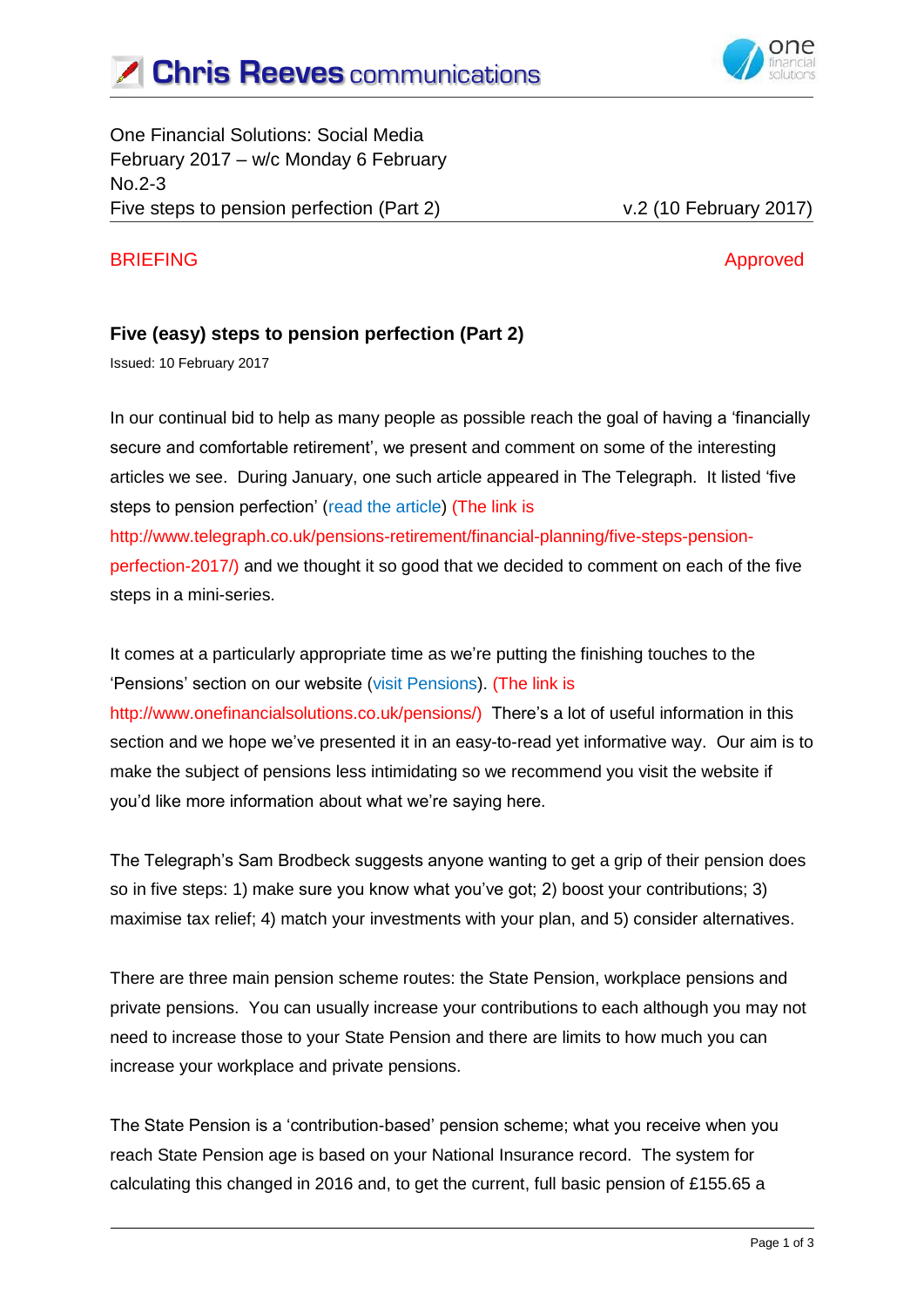

One Financial Solutions: Social Media February 2017 – w/c Monday 6 February No.2-3 Five steps to pension perfection (Part 2) v.2 (10 February 2017)

# BRIEFING Approved

week, you'll need to have amassed 35 'qualifying years'. If you don't have sufficient qualifying years you can make additional Class 2 or Class 3 National Insurance contributions on a voluntary basis. How you do so, along with the 'terms and conditions' that apply, are set out on the Government's website (visit the page). (The link is https://www.gov.uk/voluntary-national-insurance-contributions/who-can-pay-voluntarycontributions.)

If you have a workplace pension, how you make additional contributions will depend whether it's a 'defined benefit' or a 'defined contribution' pension scheme and, of course, on the scheme's rules. Defined benefit schemes guarantee a fixed regular income when you retire: making additional contributions buys you additional months or years of membership which increase what you eventually receive. A defined contribution scheme is more like a savings scheme in that you receive the contents of your pension pot when you retire: making additional contributions increases the amount of money you have in the pot. A key benefit with workplace schemes is that, up to a limit, employers will usually make a contribution on your behalf so that whatever extra you pay, they may match.

If you've a private pension scheme you are free to make additional contributions as and when you want to. Some schemes, particularly stakeholder schemes, were created with flexibility very much in mind: you can pay irregular amounts on an irregular basis, and SIPPs, self-invested personal pensions, allow you to manage your own investment adding to your funds as you feel necessary.

Although you are free to pay a maximum of 100% of your wages or salary into your pension schemes, an 'annual allowance', currently £40,000 per year, limits the amount of tax relief you receive and a 'lifetime allowance' limits the total value of your pension funds before you start paying additional tax.

By necessity, this is a very brief summary of a complex subject and, before you do anything, you should talk to a suitability qualified, independent financial adviser. One Financial